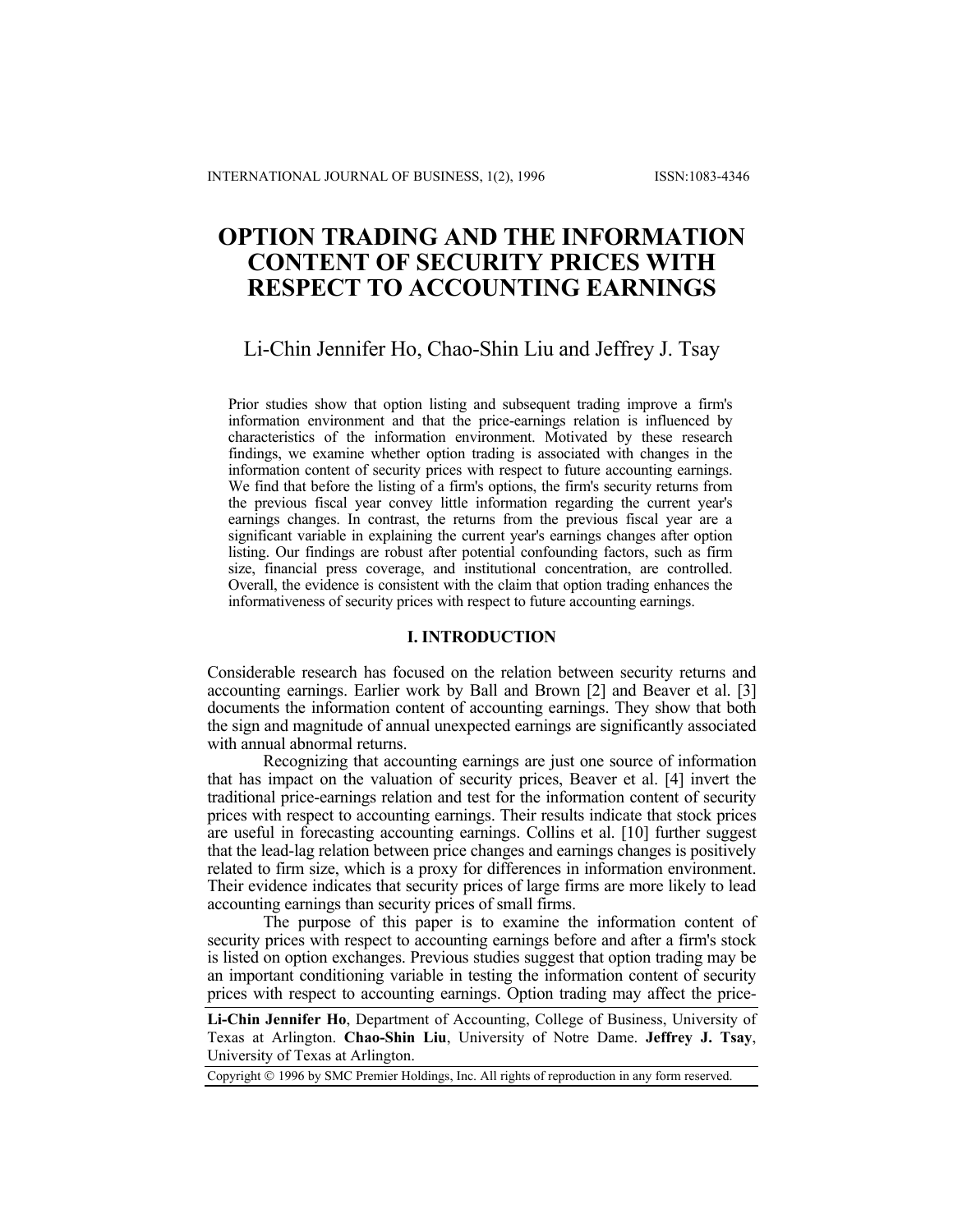earnings relation in two ways. First, the option market may expand investment opportunities beyond those available in the stock alone (e.g., [7,8,12,19]). Thus, the option market increases incentives for private information production and attracts an additional set of traders with certain kinds of superior information. It follows that option trading may be associated with an increase in the amount of market information, thereby increasing the extent to which price changes lead future earnings changes.

 Second, the option market may increase the rate at which private information is disseminated through observable trading. Diamond and Verrecchia [13] argue that short-sale constraints will reduce the speed with which private information is impounded into security prices. This occurs because short-sale constraints remove an informative subset of trading activity, thereby reducing the information content of each period's trade and slowing the speed with which security prices adjust to private information. To the extent that option trading reduces the costs and restrictions in short-selling the underlying stock, one would expect that option trading increases the speed of price adjustment to private information and enhances the informativeness of stock prices with respect to future earnings.

 Motivated by previous research findings, the authors investigate whether option trading is associated with the information content of security prices. We conduct various regression analyses that examine whether firms' price changes from the previous fiscal year are useful in explaining both the sign and magnitude of earnings changes in the current fiscal year. Our results indicate that before the listing of a firm's options, the firm's stock prices from the previous fiscal year convey little information regarding earnings changes in the current year. In contrast, returns from the previous fiscal year are significantly associated with the current year's earnings after option listing. These findings are consistent with the claim that option trading enhances the informativeness of security prices with respect to future accounting earnings.

 In addition, we examine several firm-specific factors that may provide alternative explanations for the observed results. We find that, for our sample firms, (1) firm size (proxied by market value of equity) increases significantly after option listing, (2) number of news releases in the *Wall Street Journal Index* increases significantly after option listing, and (3) institutional concentration is significantly higher after listing. Subsamples are formed to control for these factors. Our inference, however, is unaltered after these intervening factors are controlled.

 This study is similar to Skinner's [21]. Both studies investigate changes in price-earnings relations before and after option listing. However, Skinner examines stock price reactions to quarterly earnings announcements (i.e., information content of quarterly earnings releases); and our study focuses on how stock prices predict future annual earnings (i.e., information content of security prices with respect to future earnings). In addition, Skinner's sample comprises all firms listed on the Chicago Board Options Exchange (CBOE) and American Stock Exchange (AMEX) option exchange. Our sample includes firms listed on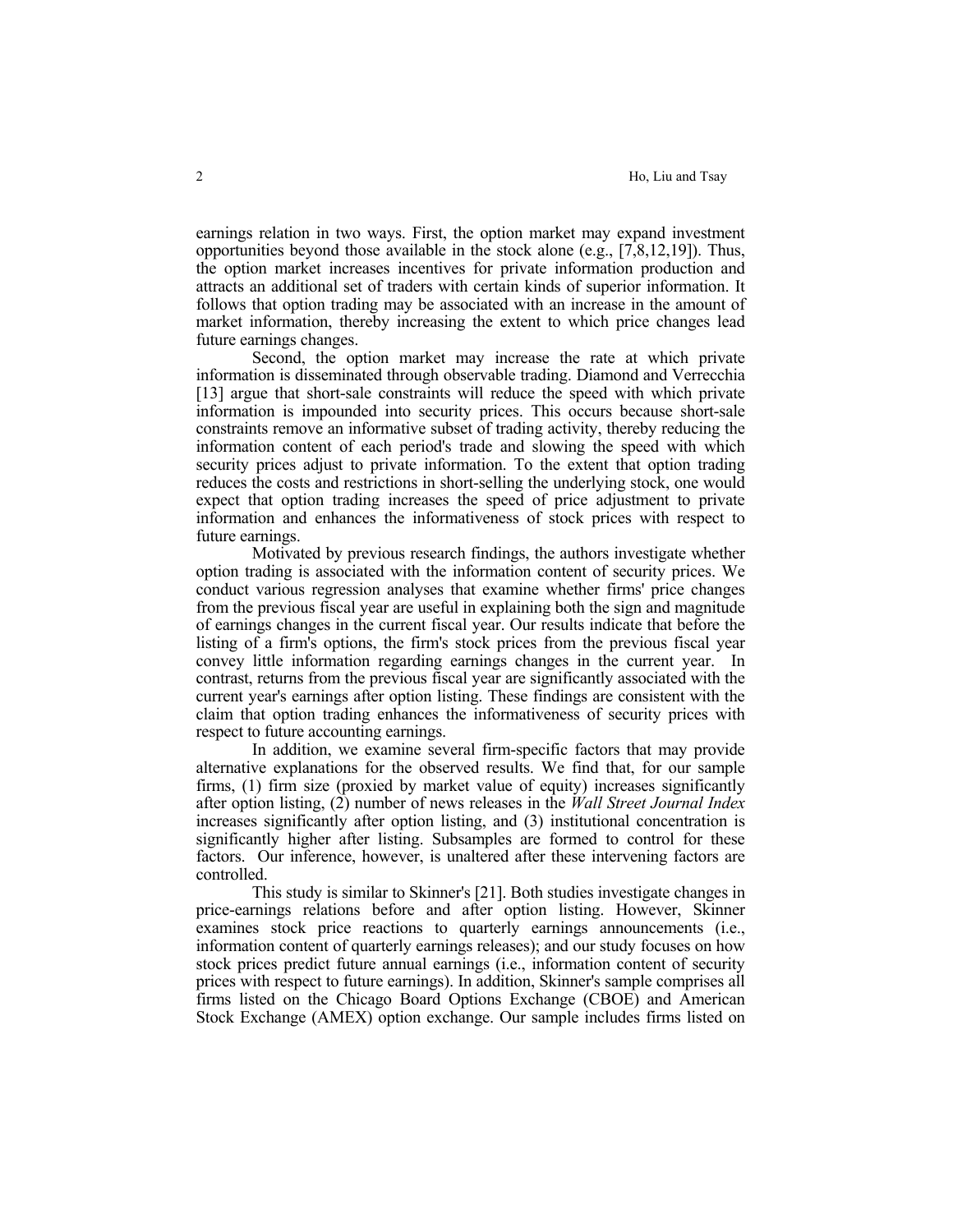CBOE, AMEX, and both the Pacific and the Philadelphia option exchanges. Thus, our study differs from Skinner's [21] in orientation and scope.

Our study also extends work by Jennings and Starks [18] and Ho [17]. These studies document differences in the adjustment of stock prices to earnings releases for firms with and without exchange-traded options. Jennings and Starks find that it takes longer for stock prices of nonoption firms to adjust to quarterly earnings releases than stock prices of option firms. Ho documents that return variability surrounding quarterly earnings announcements is greater for nonoption firms than for option firms. In this study we examine how the information content of security prices varies through time (pre-listing versus post-listing periods), while their studies compare price adjustments to earnings announcements across firms (option versus nonoption firms). Our results complement their findings and provide additional insights into the role that option markets play in producing and processing market information.

The remainder of the paper is organized as follows. Section II presents the methodology. Section III describes the data and sample. A discussion of the empirical results is presented in section IV, followed by concluding remarks.

# **II. METHODOLOGY**

To test our information content hypothesis, we conduct various regression analyses that examine whether security returns from various time periods (lagged, contemporaneous, and subsequent returns) are useful in explaining both the sign and magnitude of the current year's earnings changes. Following Beaver et al. [5], we employ reverse regressions. Specifically, we regress the percentage change in earnings per share on various CAR (cumulative abnormal returns) measures. As indicated by Beaver et al. [5], the reverse regression approach is preferred over the traditional price-earnings formulation in assessing the information content of security prices with respect to accounting earnings.<sup>1</sup>

To investigate the extent to which returns for year t-1 explain earnings changes for year t, the following reverse regression model is estimated for both pre- and post-listing periods. For each firm, the pre-listing (post-listing) period is defined as the ten-year period immediately before (after) the year of option listing.

$$
^{\circ}\!\!\sqrt{D}\text{EPS}_{it} = a + b_1 \, ^{\ast}\text{CAR}_{i,t-1} + t_{i,t} \tag{1}
$$

where %DEPS<sub>it</sub> = percentage change in earnings per share (excluding extraordinary items) from period t-1 to period t for firm i.  $CAR_{i,t-1} = 12$ -month cumulative market-adjusted abnormal returns during period t-1 for firm i. Marketadjusted abnormal returns are calculated by subtracting the CRSP equallyweighted market index from the corresponding monthly returns for the particular firm. 2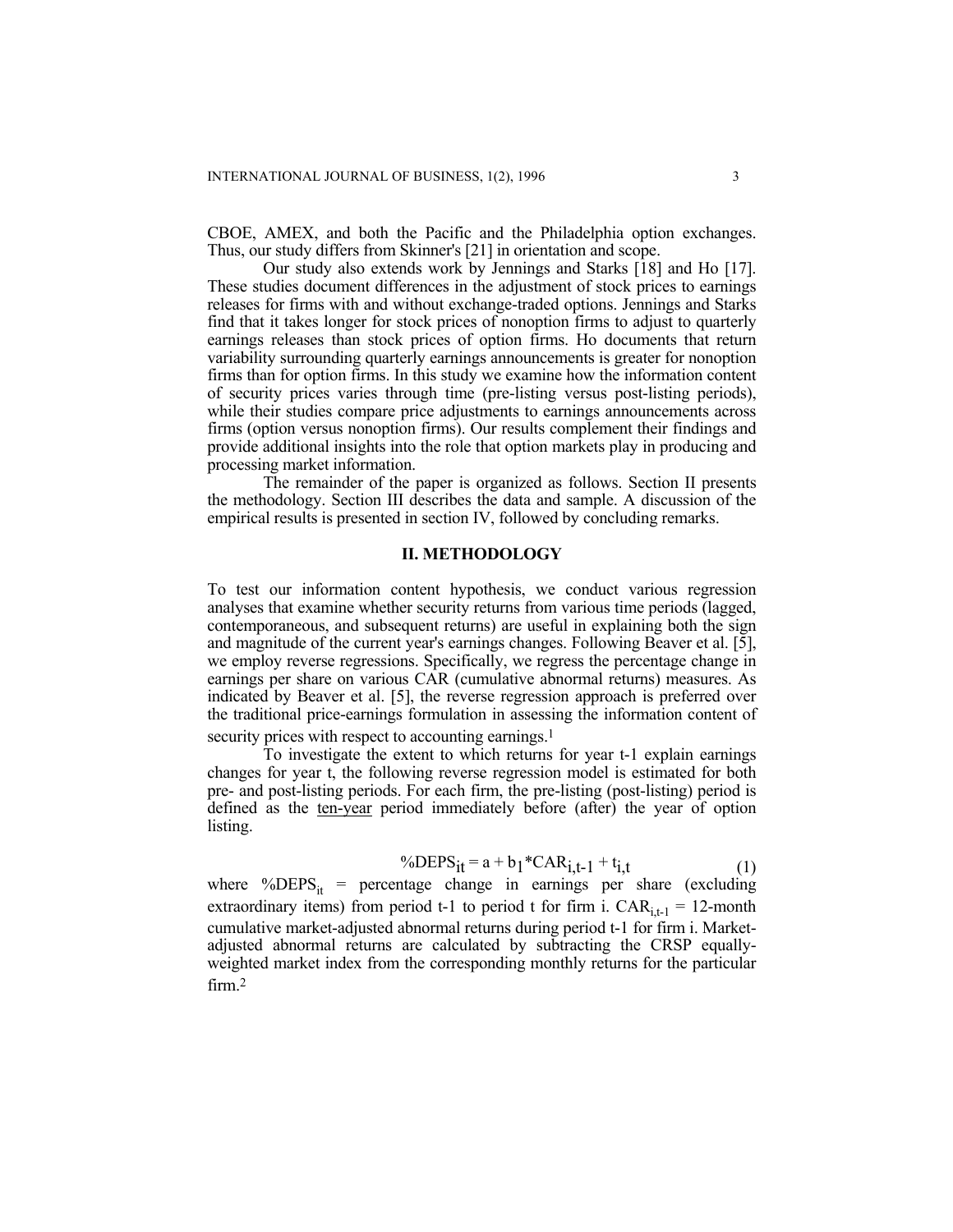For both pre- and post-listing periods, the above regression model is estimated by pooling all cross-sectional observations over the ten-year period. In other words, one OLS pooled regression is estimated for the pre-listing period and the other one is estimated for the post-listing period. The regression coefficients are estimated in two ways. First, we follow Beaver et al. [5] and rank all firm-year observations based on  $CAR_{i,t-1}$  values and form 25 portfolios. Then for each portfolio, the average values of %DEPS and CAR are computed. The average values of %DEPS and CAR for each of the 25 portfolios are then used in estimating the regression coefficients. Second, we perform the regression analysis using all individual firm data. As indicated by Beaver et al. [5] and Collins et al. [10], the portfolio approach can reduce the measurement error on the left-hand side of the equation because the average transitory component of earnings changes would be driven to zero at the portfolio level.

 We hypothesize that the explanatory power of the regression model (i.e.,  $R<sup>2</sup>$ ) is higher for the post-listing period than for the pre-listing period. In addition, the slope coefficient (i.e.,  $b_1$ ) is expected to be significantly positive after option listing. This hypothesis is based on the argument that option trading produces more timely information about a firm, which causes price changes to be a more accurate and efficient forecast of future earnings changes. Consequently, returns from the previous fiscal period (i.e., period t-1) would play a more important role in forecasting earnings of the current period (i.e., period t) after exchange-traded options are listed on firms' stocks.

 Prior research also documents that there is a significant contemporaneous association between earnings and returns (e.g., [3]) and that the information in annual earnings may be revealed after the end of the fiscal year through the time of the earnings announcement (see e.g., [2]). Recent work by Collins et al. [10] and Freeman [15] further suggests that the magnitude of post-FYE (fiscal yearend) price adjustment is greater for small firms than for large firms. For example, Collins et al. [10] find that small firms exhibit a positive upward drift in cumulative abnormal returns during the three months after the fiscal year-end, while large firms' cumulative returns decline over the same period. They interpret the evidence as an indication that market participants are better able to anticipate the contents of earnings reports for large firms than for small firms. Accordingly, the following regression model is estimated to examine how lagged returns, contemporaneous returns, and returns from the post-FYE period explain the current year's earnings changes:

$$
\% DEPS_{it} = a + b_1 * CAR_{i,t-1} + b_2 * CAR_{i,t} + b_3 * CAR_{i,t+1} + e_{it} \tag{2}
$$

where %DEPS<sub>it</sub> = percentage change in earnings per share (excluding extraordinary items) from t-1 to t for firm i.  $CAR_i =$  cumulative market-adjusted abnormal returns for firm i. For periods t-1 and t the accumulation is over a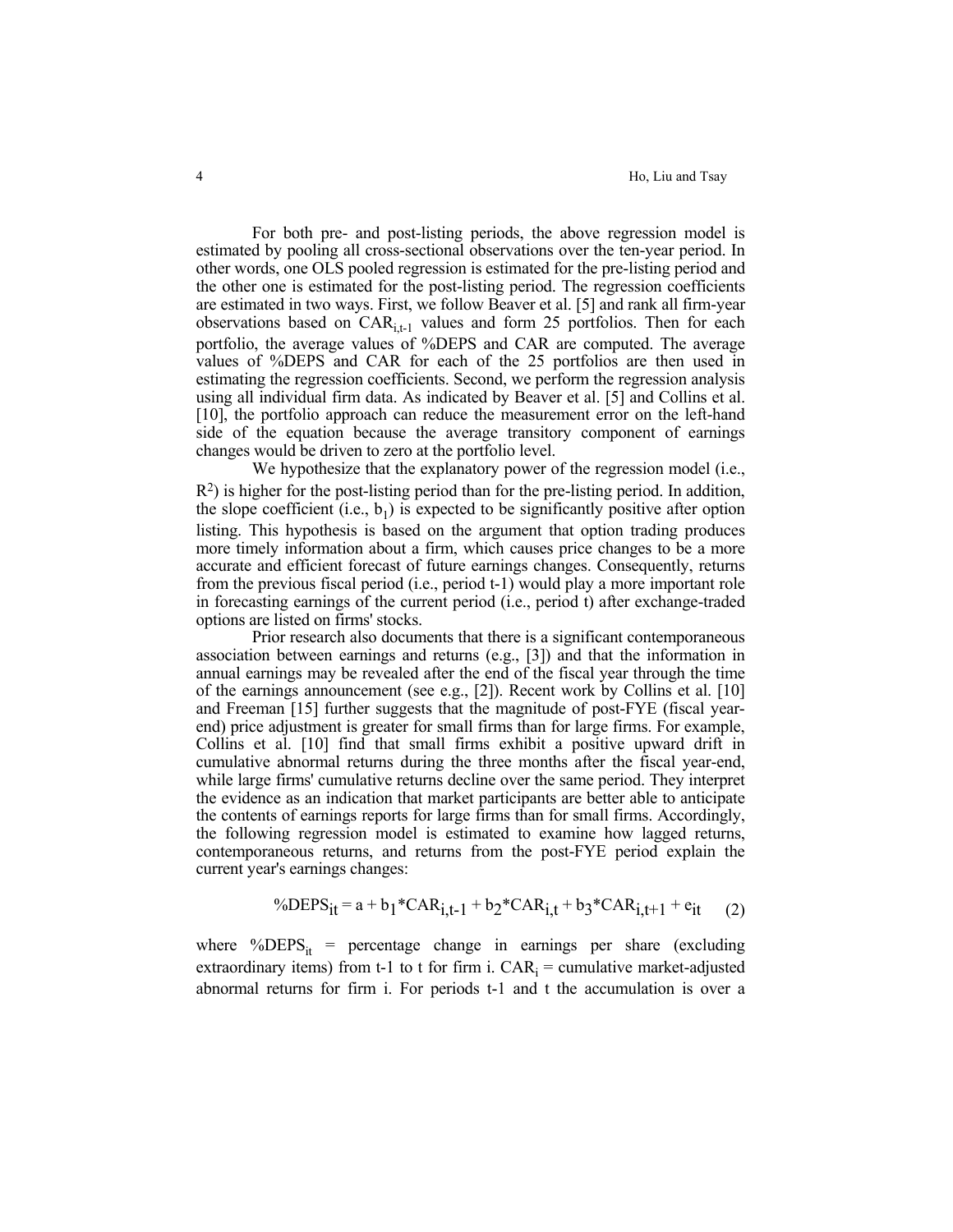twelve-month period (January-December). For period t+1, the accumulation is over a three-month period (January-March).3

The above multiple regression model essentially examines how returns from various time periods explain both the sign and magnitude of the current period's earnings changes. Since more than one CAR is employed, we conduct the regression analysis using only the individual-firm approach. This model provides a way to assess the incremental explanatory power of lagged returns (i.e.,  $CAR_{i+1}$ ) ) with respect to earnings by controlling for the effects of returns from the contemporaneous (i.e.,  $\overrightarrow{CAR}_{i}$ ) and subsequent (i.e.,  $\overrightarrow{CAR}_{i+1}$ ) fiscal periods. The option trading arguments predict that  $b_1$  would be significantly positive for the period after option listing. Based on prior research (e.g.,  $[3,14]$ ), b<sub>2</sub> is expected to be positive for both before and after option listing.

#### **III. SAMPLE AND DATA**

The sample firms comprise all firms that had initial listings on the CBOE, AMEX, Pacific Stock Exchange, and Philadelphia Stock Exchange over the period 1973-1982, subject to the following selection criteria:

- (1) The sample firms must be listed on both the 1993 COMPUSTAT Annual Industrial File and the 1993 CRSP Returns File. This requirement assures that data needed are available in machine-readable form. Earnings information is obtained from the COMPUSTAT Annual Industrial File. Market-adjusted abnormal returns are computed by using the CRSP Returns File.
- (2) The sample firms must be December 31 fiscal-year-end firms. This criterion is imposed to facilitate comparisons with previous studies that have imposed this restriction (e.g., [10,15]).
- (3) Firms that were delisted from the option exchanges within six years after listing are dropped from the sample. For example, Electronic Data Systems is dropped from the final sample because it was listed on the Pacific Stock Exchange in 1982 and delisted in 1984. The purpose of this requirement is to have sufficient data for each firm in the empirical analysis and therefore to ensure the reliability of results.

Application of these selection criteria results in 172 firms. Table 1 presents selected descriptive information about the sample firms' year of option listing, average market value of equity in the year listed, and average market model beta over the 60-month period before the listing year.

#### **Table 1**

### **Descriptive Information for Sample Firms**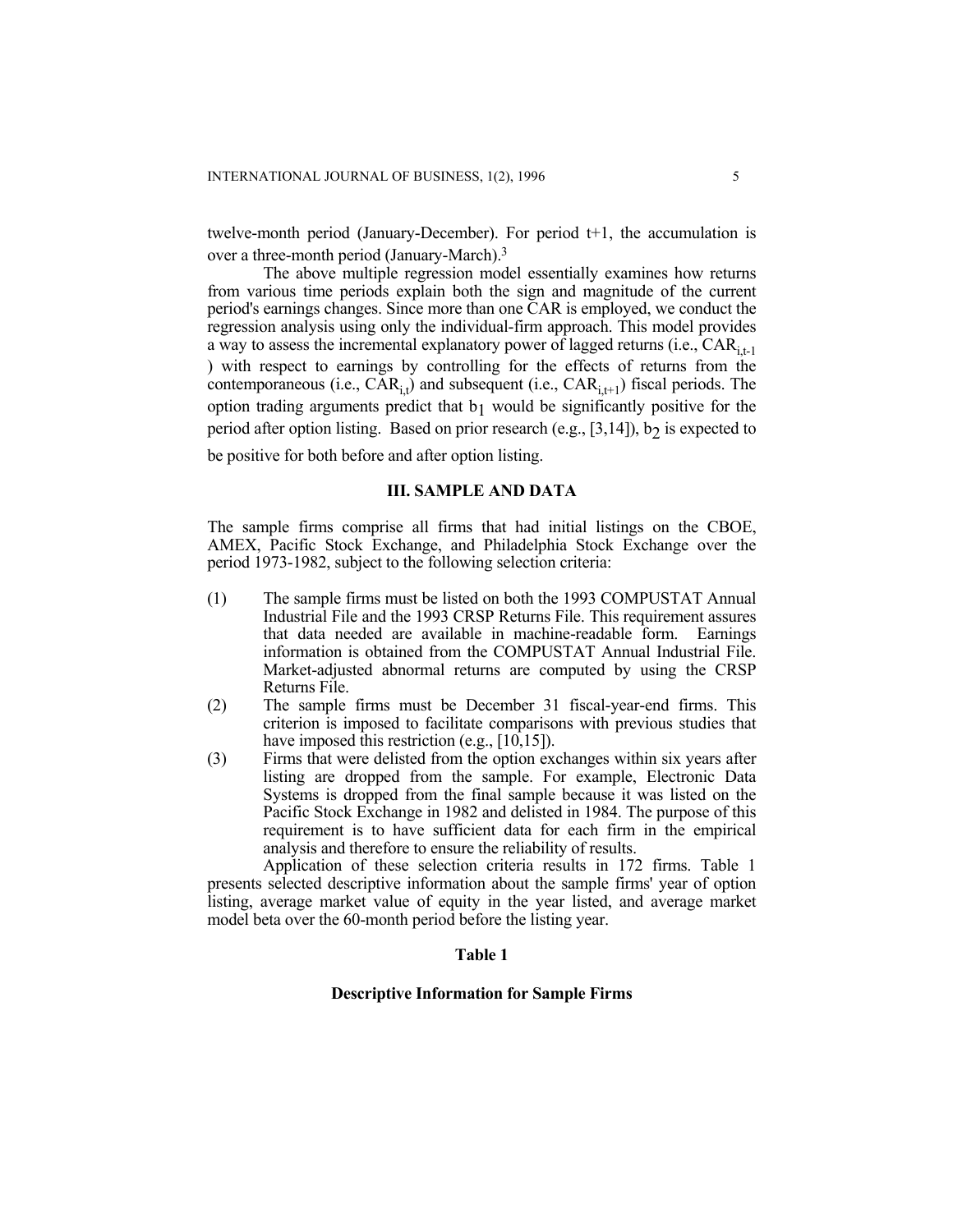| Year of initial | of<br>Number     | Percent of | Mean market value of | Mean beta |
|-----------------|------------------|------------|----------------------|-----------|
| listing         | firms            | Sample     | equity (million)     |           |
| 1973            | 26               | 15.12      | 7,096                | 1.104     |
| 1974            | 6                | 3.49       | 3,905                | 1.110     |
| 1975            | 58               | 33.72      | 2,053                | 1.054     |
| 1976            | 29               | 16.86      | 1,282                | 1.215     |
| 1977            | 7                | 4.07       | 987                  | 1.240     |
| 1978            | 2                | 1.16       | 738                  | 2.353     |
| 1979*           | $\boldsymbol{0}$ | 0.00       |                      |           |
| 1980            | 16               | 9.30       | 1,175                | 1.379     |
| 1981            | 5                | 2.91       | 860                  | 1.634     |
| 1982            | 23               | 13.37      | 1,540                | 1.377     |
|                 |                  |            |                      |           |
| Total           | 172              |            |                      |           |
|                 |                  |            |                      |           |
| Overall Mean    |                  |            | 2,506                | 1.186     |

Note: This table shows the distribution, size, and beta through calendar time of option listing years for the 172 sample firms. Firm size is measured by using the market value of outstanding common shares as of the last trading day in the year of option listing. Betas are obtained form the OLS market model regressions, estimated over the 60-month period before the listing year.

\* No exchange-traded options were listed in 1979 because SEC imposed a moratorium on any expansion of option trading.

#### **IV. RESULTS**

#### **Initial Results**

Table 2 presents the results of regression model (1) for the entire sample. The results indicate that the regression model has much higher explanatory power for the post-listing period than for the pre-listing period. When the firm-year observations are grouped into 25 portfolios, the adjusted  $\mathbb{R}^2$  for the pre-listing period is -0.0221 whereas the adjusted  $R^2$  for the post-listing period is 0.3158. In addition, the regression coefficient  $b_1$  is significantly positive after listing (t-value  $= 3.475$ ); but it is insignificantly different from zero before listing (t-value  $= -1$ 0.693). Clearly, there is a substantial improvement in the explanatory power of the regression model (1) from the pre- to post-listing period.

# **Table 2**

# **Regression results for %DEPS<sub>it</sub>** =  $a + b_1$ <sup>\*</sup>CAR<sub>i,t-1</sub> + t<sub>it</sub>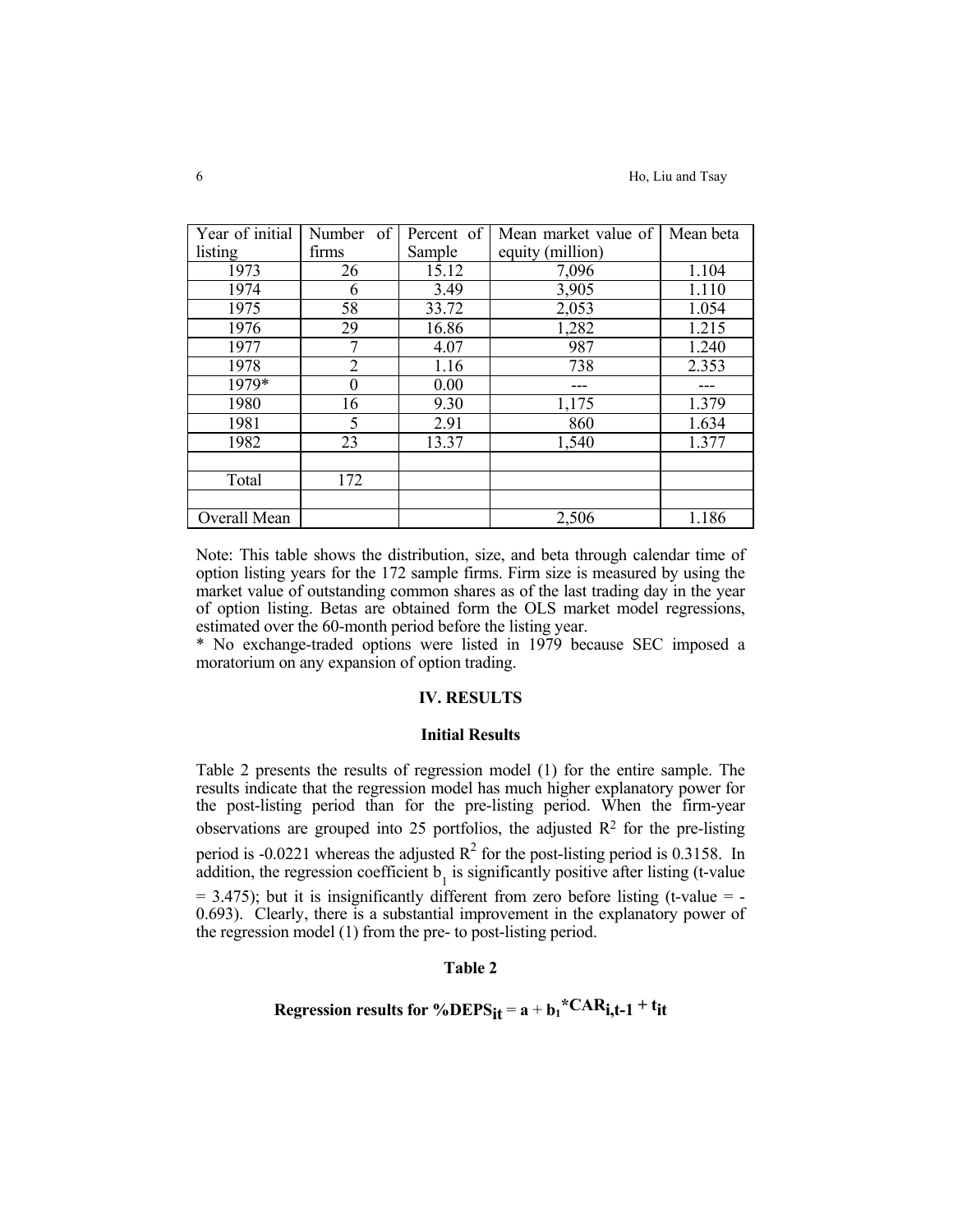|                                           | a                      | $b_1$                  | Adj. $R^2$ | Prob. > F |  |  |  |
|-------------------------------------------|------------------------|------------------------|------------|-----------|--|--|--|
| <b>Panel A: Based on 25 Portfolios</b>    |                        |                        |            |           |  |  |  |
| <b>Before</b> listing<br>$(n=25)$         | 0.191<br>$(9.343)$ *** | $-0.046$<br>$(-0.693)$ | $-0.0221$  | 0.4951    |  |  |  |
| After listing<br>$(n=25)$                 | 0.180<br>$(3.731)$ *** | 0.627<br>$(3.475)$ *** | 0.3158     | 0.0020    |  |  |  |
| <b>Panel B: Based on Individual Firms</b> |                        |                        |            |           |  |  |  |
| Before listing<br>$(n=1224)$              | 0.191<br>$(8.149)$ *** | $-0.058$<br>$(-0.777)$ | $-0.0003$  | 0.4371    |  |  |  |
| After listing<br>$(n=1648)$               | 0.178<br>$(4.177)$ *** | 0.604<br>\***<br>3.827 | 0.0082     | 0.0001    |  |  |  |

#### **(T-Statistics in Parentheses)**

 $\%$ DEPS<sub>it</sub> = percentage change in earnings per share (excluding extraordinary items) from period t-1 to period t for firm i.

 $CAR_{i,t-1}$  = 12-month cumulative market-adjusted abnormal returns during period t-1 for firm i. Market-adjusted abnormal returns are calculated by subtracting the CRSP equally-weighted market index from the corresponding monthly returns for the particular firm.

\*\*\* Significant at the 1% level.

The tests based on individual firm data also confirm the portfolio results. Panel B of Table 2 indicates that, when the regression model (1) is estimated using individual firm data, the adjusted  $R^2$  increases from -0.0003 before listing to  $0.0082$  after listing. The regression coefficient  $b<sub>1</sub>$  is significantly different from zero after listing (t-value =  $3.827$ ) but is not significant before listing (t-value = -0.777).4

## **Results After Controlling for Intervening Factors**

While the results in Table 2 are consistent with the notion that the informativeness of security prices with respect to future accounting earnings is enhanced after option listing, there exists alternative explanations. Option firms may change systematically from the pre- to post-listing period and these changes could underlie our results. In this section we examine whether option firms change over time and discuss the extent to which these changes provide alternative explanations of the results previously reported.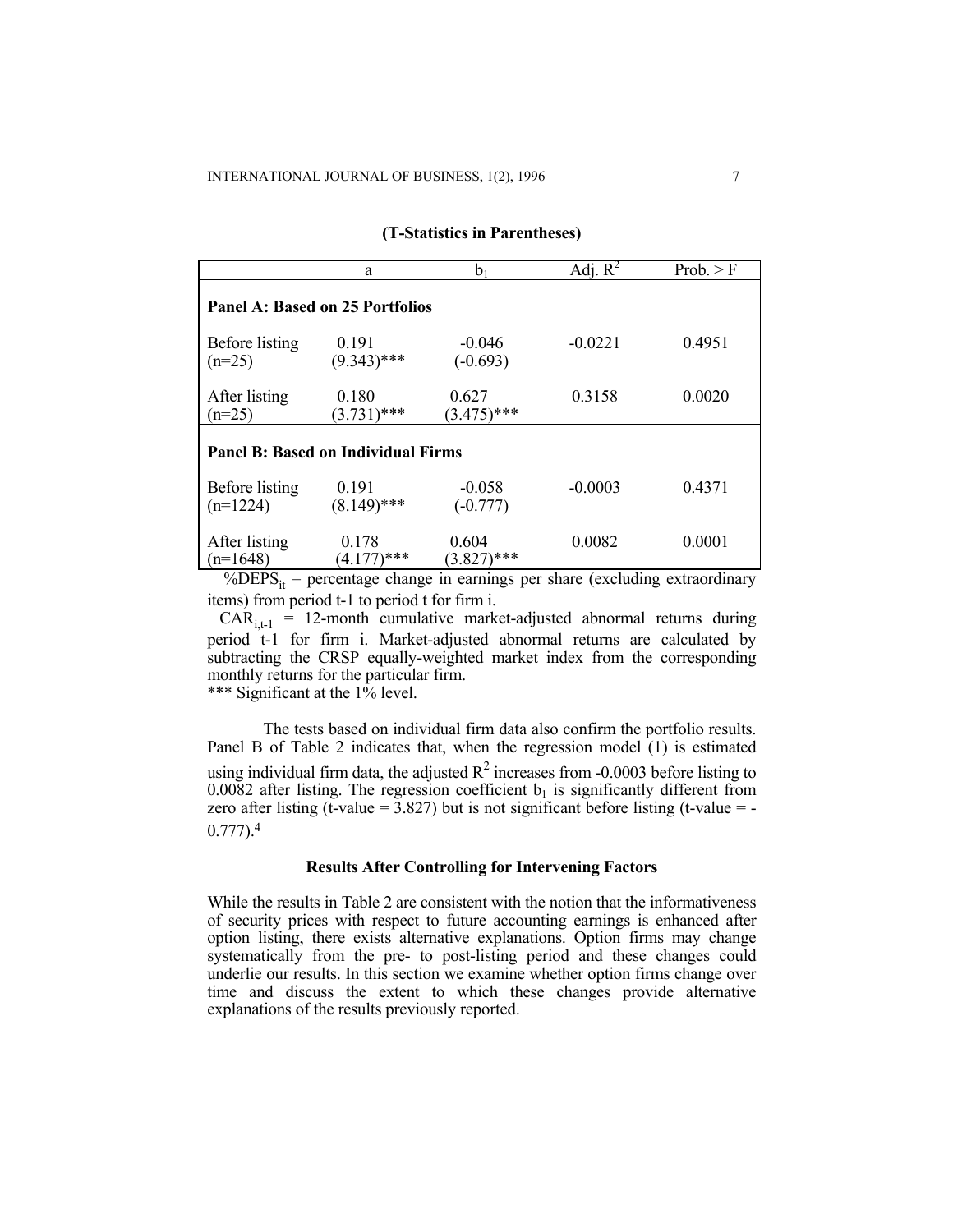**Size and Beta** As discussed by Ho [17], the option exchanges have incentives to list options on firms with a high level of investor interest or trading activity. Size and riskiness are important variables because investor interest generally increases with the size of the firm, and option value increases with the return variance (and so the general riskiness) of the stock. In addition, prior research suggests that the informativeness of security prices is positively related to firm size (see e.g., [10,15]).

 Our analysis indicates that the size of sample firms increases significantly after option listing. The median market value for the 172 sample firms is \$1,003 million for the two years immediately before listing and \$1,336 million for the two years after. This difference is significant at the 5% level with a Wilcoxon test. With respect to systematic risk, there is no evidence of any significant changes in beta for sample firms in periods before and after option listing. Systematic risk coefficients are estimated from market model regressions by using monthly returns (60 months) immediately before and after the listing year. The results show that for our sample firms, the median beta increases from 0.71 to 0.74 after options are listed on their stocks. The increase is not significant at any conventional level using a Wilcoxon test.

 To test whether firm size is the factor that drives the observed results, we construct a size subsample that conservatively controls for the significant increase in size after listing. The size subsample comprises those firms whose market values of equity decrease after options are listed on their stocks. If firm size is positively related to the information content of security prices (as suggested by prior research) and if the post-listing firm size is smaller than the pre-listing firm size, then one would expect lower information content of security prices for the post-listing period. On the other hand, if the post-listing firm size is smaller, yet the post-listing information content is higher, the evidence would support the argument that the observed results are not driven by firm size.

 The size subsample consists of 44 firms. The regression results for the size subsample are presented in Panel A of Table 3. Overall, the evidence is consistent with the results in Table 2. The adjusted  $\mathbb{R}^2$  of the regression model (1) increases from the pre- to post-listing period. The regression coefficient  $b_1$  is positive and significant for the post-listing period, but it is not significantly different from zero for the pre-listing period. Thus, it is unlikely that the change in price informativeness is due to the change in firm size from the pre- to post-listing period.

### **Table 3**

Regression results for %DEPS<sub>it</sub> =  $a + b_1$ \*CAR<sub>i,t-1</sub> + t<sub>it</sub> **After Controlling for Intervening Factors (T-Statistics in Parentheses)**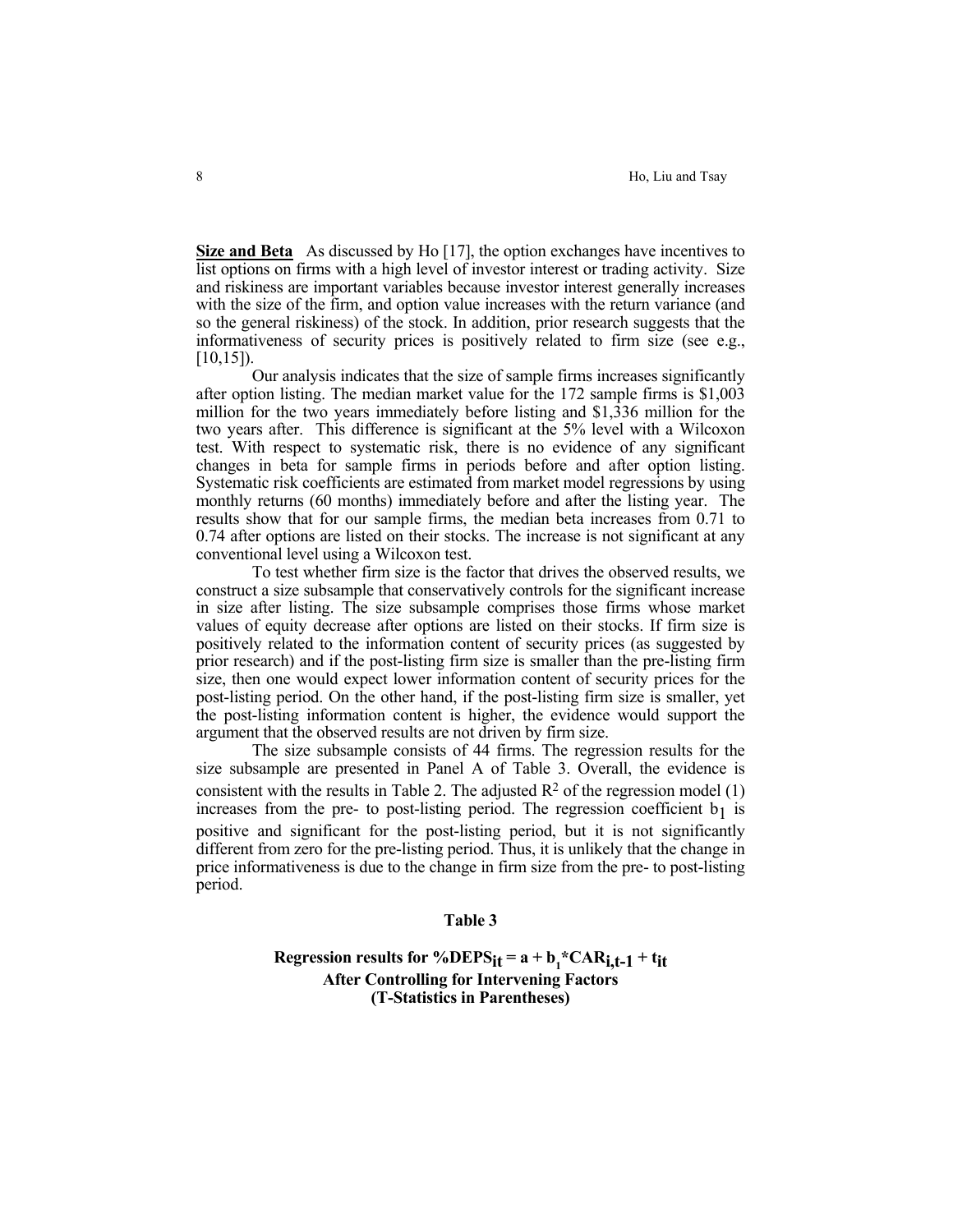|                                                            | a                                                        |                        | Adj. $R^2$ | Prob. > F |  |  |  |
|------------------------------------------------------------|----------------------------------------------------------|------------------------|------------|-----------|--|--|--|
| <b>Panel A: Size Sample</b><br>A.1: Based on 25 Portfolios |                                                          |                        |            |           |  |  |  |
| Before listing<br>$(n=25)$                                 | 0.202<br>$(5.863)$ ***                                   | 0.056<br>(0.535)       | $-0.0306$  | 0.5975    |  |  |  |
| After listing<br>$(n=25)$                                  | 0.181<br>$(1.965)^*$                                     | 0.924<br>$(2.881)$ *** | 0.2332     | 0.0084    |  |  |  |
| Before listing<br>$(n=298)$                                | A.2: Based on Individual Firms<br>0.203<br>$(5.622)$ *** | 0.028<br>(0.264)       | $-0.0032$  | 0.7916    |  |  |  |
| After listing<br>$(n=421)$                                 | 0.159<br>$(1.657)^*$                                     | 0.802<br>$(2.388)$ **  | 0.0111     | 0.0174    |  |  |  |

# **Table 3 (Continued)**

| <b>Panel B: Financial News Sample</b><br>B.1: Based on 25 Portfolios                    |                        |                        |           |        |  |  |
|-----------------------------------------------------------------------------------------|------------------------|------------------------|-----------|--------|--|--|
| Before listing<br>$(n=25)$                                                              | 0.188<br>$(5.330)$ *** | 0.002<br>(0.016)       | $-0.0435$ | 0.9871 |  |  |
| After listing<br>$(n=25)$                                                               | 0.212<br>$(2.690)$ **  | 1.106<br>$(3.845)$ *** | 0.3648    | 0.0008 |  |  |
| B.2: Based on Individual Firms<br>Before listing<br>0.188<br>$(4.627)$ ***<br>$(n=448)$ |                        | $-0.034$<br>$(-0.257)$ | $-0.0021$ | 0.7969 |  |  |
| After listing<br>$(n=570)$                                                              | 0.207<br>$(2.766)$ *** | 1.134<br>$(4.137)$ *** | 0.0275    | 0.0001 |  |  |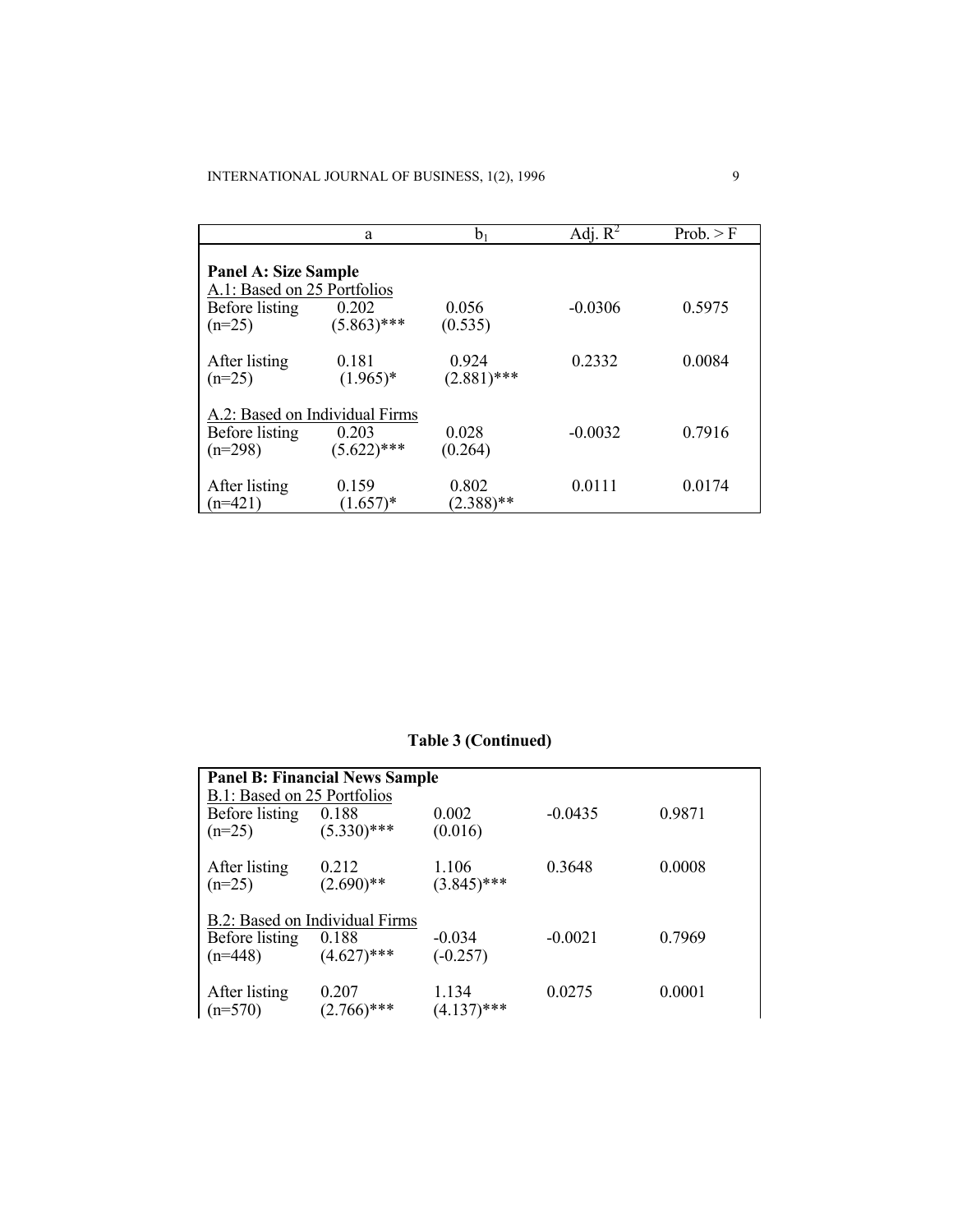| C.1: Based on 25 Portfolios<br>Before listing<br>$(n=25)$     | <b>Panel C: Institutional Holding Sample</b><br>0.287<br>$(4.093)$ *** | 0.126<br>(0.542)      | $-0.0303$ | 0.5927 |
|---------------------------------------------------------------|------------------------------------------------------------------------|-----------------------|-----------|--------|
| After listing<br>$(n=25)$                                     | 0.157<br>$(1.869)*$                                                    | 0.653<br>$(2.226)$ ** | 0.1415    | 0.0361 |
| C.2: Based on Individual Firms<br>Before listing<br>$(n=199)$ | 0.285<br>$(4.075)$ ***                                                 | 0.120<br>(0.515)      | $-0.0037$ | 0.6074 |
| After listing<br>$(n=261)$                                    | 0.162<br>1.550)                                                        | 0.692<br>$(1.876)*$   | 0.0096    | 0.0617 |

%DEPS $_{it}$  = percentage change in earnings per share (excluding extraordinary items) from period t-1 to period t for firm i.

 $CAR_{i,t-1} = 12$ -month cumulative market-adjusted abnormal returns during period t-1 for firm i. Market-adjusted abnormal returns are calculated by subtracting the CRSP equally-weighted market index from the corresponding monthly returns for the particular firm.

\* Significant at the 10% level.

\*\* Significant at the 5% level.

\*\*\* Significant at the 1% level.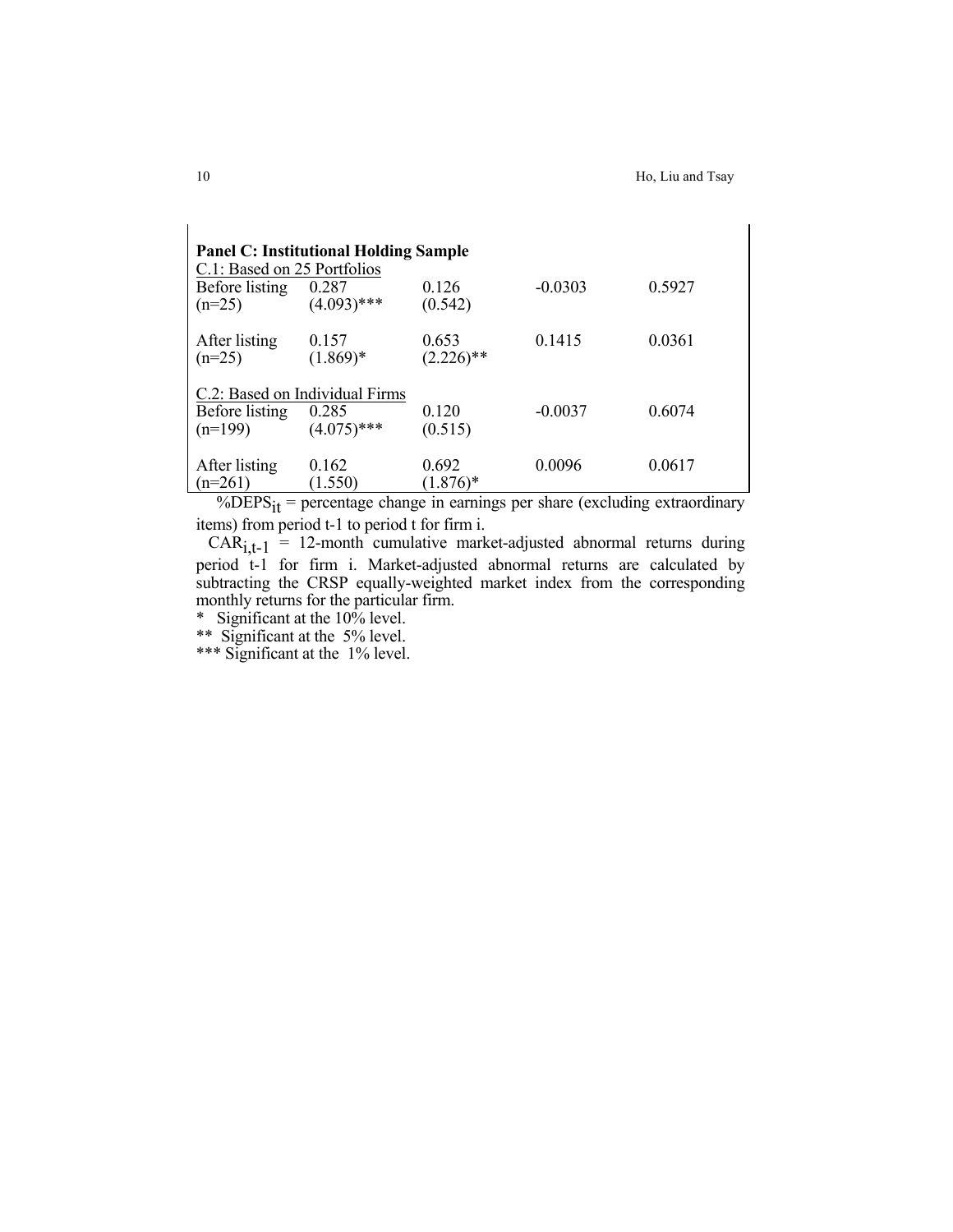**Financial Press Coverage** Grant [16] finds that the amount of information publicly available about a firm is positively associated with the number of news releases in the *Wall Street Journal Index* (as a proxy for the degree of financial press coverage). Our analysis reveals that sample firms have more extensive *Wall Street Journal Index* coverage after option listing. The medium number of news announcements before listing is 25.75 versus 29 after listing. This difference is significant at the 1% level with a Wilcoxon test.

To test whether *Wall Street Journal Index* coverage could provide an alternative explanation for the results in Table 2, a financial news subsample (67 firms) is constructed by using the procedure similar to that for the size subsample. The regression results are shown in Panel B of Table 3. Again, the results strongly support the hypothesis that the information content of security prices with respect to accounting earnings is higher after option listing.

**Institutional Concentration** Prior research (e.g., [20]) suggests institutional ownership as a component of the information environment. Both Jennings and Starks [18] and Ho [17] consider institutional concentration as a control variable in examining the differential price adjustment process between firms with and without exchange-traded options. The option firms in our sample have more institutional investors after option listing (a median of 185 versus 125 institutions). Consequently, an institutional-holding subsample is formed to examine whether the earlier results are sensitive to changes in institutional ownership. The institutional-holding subsample consists of 33 firms for which the number of institutional investors decreases after option listing. Panel C of Table 3 provides the regression results for this subsample. Consistent with the earlier results, the returns from the previous year convey little information regarding the current year's earnings changes for the pre-listing period. In contrast, returns from the previous year are significantly associated with the current year's earnings after option listing.

# **Results After Including Contemporaneous and Subsequent Returns**

Table 4 presents the regressions of percentage change in earnings per share on lagged, contemporaneous, and subsequent market-adjusted returns. Panel A of Table 4 shows the results for the entire sample. For the pre-listing period, the regression coefficient b<sub>1</sub> is negative but insignificant (t-value = -0.609). Both b<sub>2</sub> and  $b_3$  are significantly positive (t-value = 8.165 for b<sub>2</sub> and t-value = 2.405 for b3). It appears that before the listing of a firm's options, the firm's stock prices from the previous fiscal year convey little information regarding the current year's earnings changes. The majority of the information in annual earnings is revealed in the current fiscal period and in the three months following the fiscal year-end.

**Table 4**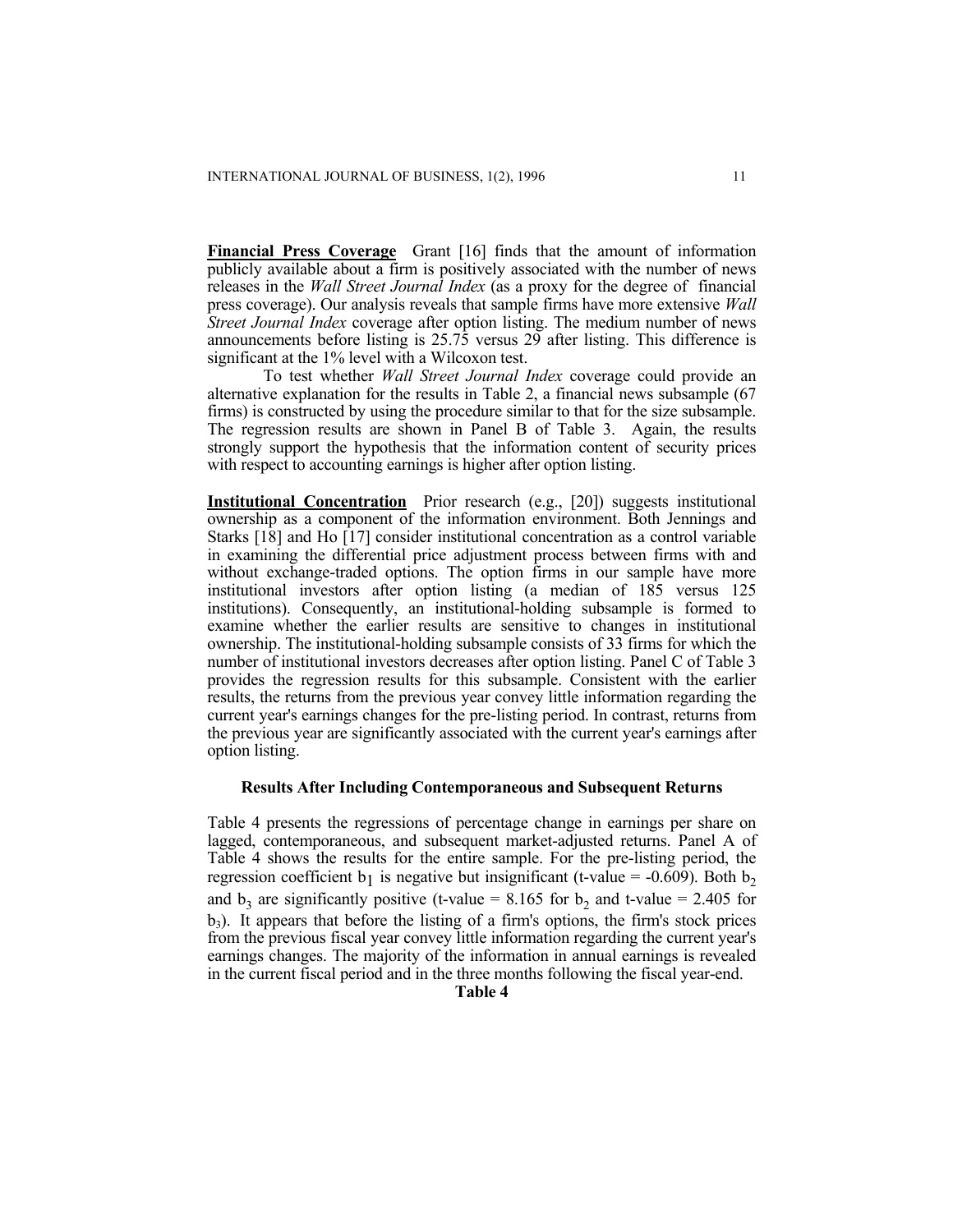|                                              | a                      | $b_1$            | b,                     | b3               | Adj $R^2$ | Prob. > F |  |
|----------------------------------------------|------------------------|------------------|------------------------|------------------|-----------|-----------|--|
|                                              |                        |                  |                        |                  |           |           |  |
| <b>Panel A: Entire Sample</b>                |                        |                  |                        |                  |           |           |  |
| Before listing                               | 0.200                  | $-0.045$         | 0.572                  | 0.362            | 0.0524    | 0.0001    |  |
| $(n=1222)$                                   | $(8.371)$ ***          | $(-0.609)$       | $(8.165)$ ***          | $(2.405)$ **     |           |           |  |
| After listing                                | 0.211                  | 0.475            | 1.310                  | $-0.423$         | 0.0485    | 0.0001    |  |
| $(n=1647)$                                   | $(4.848)$ ***          | $(3.030)$ ***    | $(8.371)$ ***          | $(-1.412)$       |           |           |  |
|                                              |                        |                  |                        |                  |           |           |  |
| <b>Panel B: Size Sample</b>                  |                        |                  |                        |                  |           |           |  |
| Before listing                               | 0.185<br>$(4.965)$ *** | 0.059<br>(0.557) | 0.409<br>$(3.989)$ *** | 0.386<br>(1.590) | 0.0473    | 0.0006    |  |
| $(n=298)$                                    |                        |                  |                        |                  |           |           |  |
| After listing                                | 0.233                  | 0.653            | 1.480                  | $-0.785$         | 0.0532    | 0.0001    |  |
| $(n=421)$                                    | $(2.303)$ **           | $(1.961)$ **     | $(4.393)$ ***          | $(-1.231)$       |           |           |  |
|                                              |                        |                  |                        |                  |           |           |  |
| <b>Panel C: Financial News Sample</b>        |                        |                  |                        |                  |           |           |  |
| Before listing                               | 0.190                  | $-0.027$         | 0.720                  | 0.319            | 0.0694    | 0.0001    |  |
| $(n=448)$                                    | $(4.532)$ ***          | $(-0.208)$       | $(5.955)$ ***          | (1.115)          |           |           |  |
| After listing                                | 0.254                  | 1.060            | 1.303                  | $-0.043$         | 0.0641    | 0.0001    |  |
| $(n=570)$                                    | $(3.315)$ ***          | $(3.863)$ ***    | $(4.921)$ ***          | $(-0.086)$       |           |           |  |
|                                              |                        |                  |                        |                  |           |           |  |
| <b>Panel D: Institutional Holding Sample</b> |                        |                  |                        |                  |           |           |  |
| Before listing                               | 0.299                  | 0.115            | 0.531                  | 0.262            | 0.0161    | 0.1039    |  |
| $(n=199)$                                    | $(4.037)$ ***          | (0.491)          | $(2.362)$ **           | (0.610)          |           |           |  |
| After listing                                | 0.266                  | 0.789            | 1.295                  | 0.520            | 0.0504    | 0.0010    |  |
| $(n=261)$                                    | $(2.404)$ **           | $(2.150)$ **     | $(3.597)$ ***          | (0.761)          |           |           |  |

# **Results for**  $\%$ **DEPS**<sub>it</sub>=a+b<sub>1</sub>\*CAR<sub>i,t-1</sub> +b<sub>2</sub>\*CAR<sub>i,t</sub>+b<sub>3</sub>\*CAR<sub>i,t+1</sub> +e<sub>it</sub> **(T-Statistics in Parentheses)**

%DEPS $_{it}$  = percentage change in earnings per share (excluding extraordinary items) from t-1 to t for firm i.

 $CAR_i =$  cumulative monthly market-adjusted returns for firm i. For periods t-1 and t the accumulation is over a twelve-month period (January-December). For period t+1, the accumulation is over a three-month period (January-March).

Significant at the 10% level.

\*\* Significant at the 5% level.

\*\*\*Significant at the 1% level.

For the post-listing period, the regression coefficient  $b_1$  is positive and significant (t-value  $= 3.030$ ). This indicates that the market-adjusted returns from the previous fiscal year are a significant variable in explaining the current year's earnings changes even after controlling for the effects of returns in other periods. The regression coefficient  $b_2$  is also significantly positive, which is consistent with prior research. Unlike the pre-listing period,  $b_3$  is negative (but insignificant). These results are consistent with the claim that option trading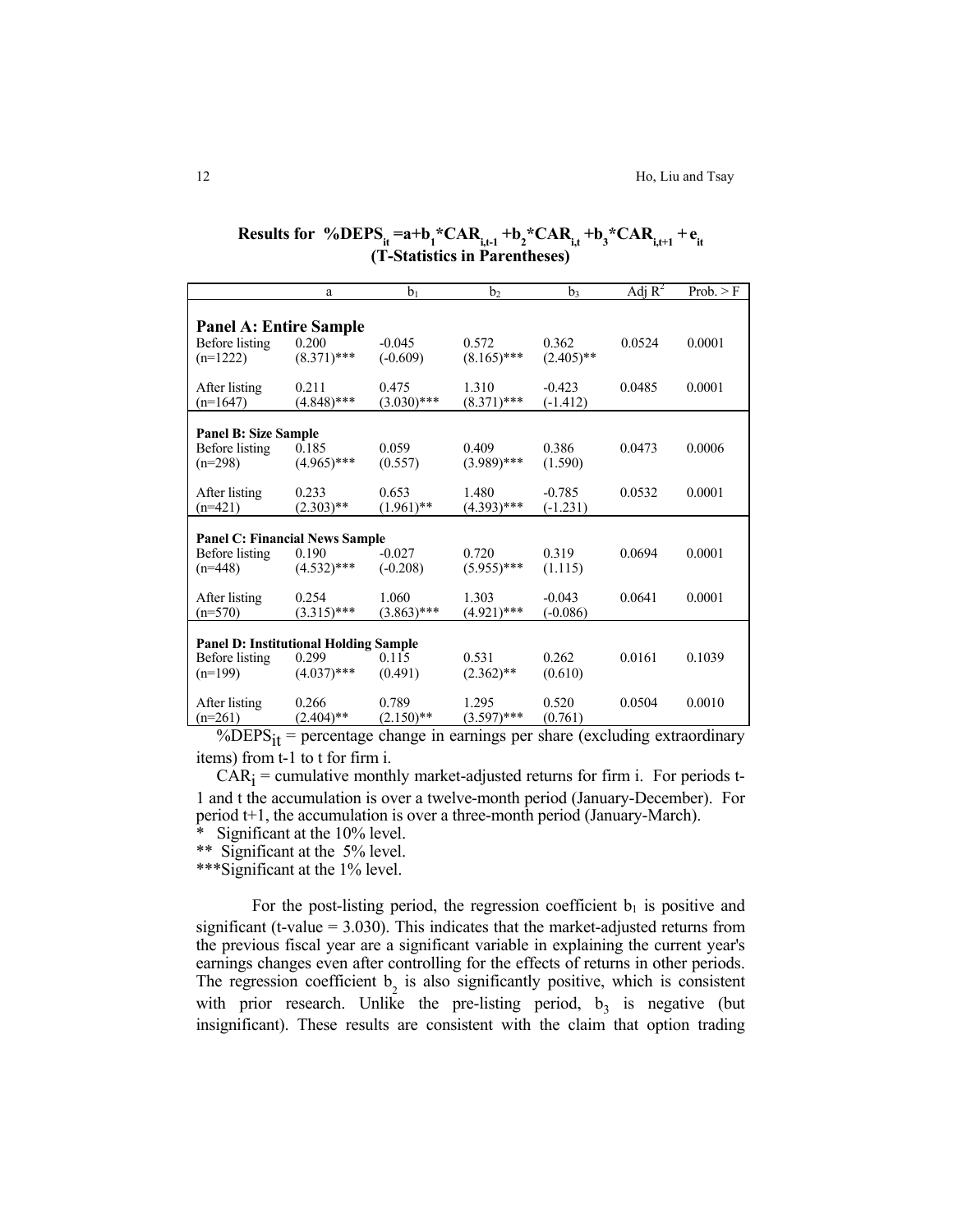enhances the informativeness of security prices with respect to future accounting earnings.

Panels B, C, and D present the results for size, financial news, and institutional holding subsamples, respectively. Consistent with the findings for the entire sample, the results for each subsample indicate that the information content

of security prices is significantly higher for the post-listing period. 5

# **Sensitivity Analyses**

A number of sensitivity analyses are performed to assess the robustness of our results. First, we examine whether the improvement in price informativeness is simply a market-wide phenomenon. To address this possibility, we construct a control sample of nonoption firms. The firms included in the control sample meet the following criteria: (1) they must be included in S&P 500 Index, (2) they are limited to NYSE/AMEX firms without exchange-listed options, and (3) they must be on the COMPUSTAT file to obtain earnings information. Eighty-eight firms meet the above criteria. These nonoption firms are randomly assigned to match the option firms. Each nonoption firm is then assigned a "pseudo" option listing date that is identical to the listing date of the matched option firm. We perform the regression analyses for this control sample to assess whether any observed change in the price informativeness for option firms is driven by market-wide changes.

The results indicate that, under the portfolio approach, the  $b_1$  coefficient before (after) the assigned listing date is 0.193 (0.110) with a t-value of 0.787 (0.331). For the regression analysis using individual firm data, the  $b_1$  coefficient before (after) the listing date is  $0.125$  ( $0.111$ ) with a t-value of  $0.523$  ( $0.390$ ). These results suggest that nonoption firms' security prices from the previous year convey little information regarding the current year's accounting earnings for both pre- and post-listing periods. Thus, it appears that the observed improvement in price informativeness is characteristic of option firms, not for the market as a whole.

Second, we employ the Bernard [6] approach to address the crosssectional dependence that may exist in pooled regressions. More specifically, we run 20 cross-sectional OLS regressions using individual firm data, ten for the prelisting period and ten for the post-listing period. In other words, one regression is run for each year over the pre-listing period [-1, -10] years relative to the option listing year. Similarly, one regression is run for each year over the post-listing period [+1, +10] years relative to the option listing year. For both pre- and postlisting periods,  $b_1$  coefficients are obtained for each of the ten regressions; and the mean and standard deviation are computed. A t-test is then conducted to test for significance.

The analysis based on 20 cross-sectional regressions indicates that, for regression model (1), average  $b_1$  is -0.262 with a t-value of -1.250 for the prelisting period. For the post-listing period, average  $b_1$  is 0.685 with a t-value of 2.508. Thus, the results confirm those based on pooled regressions.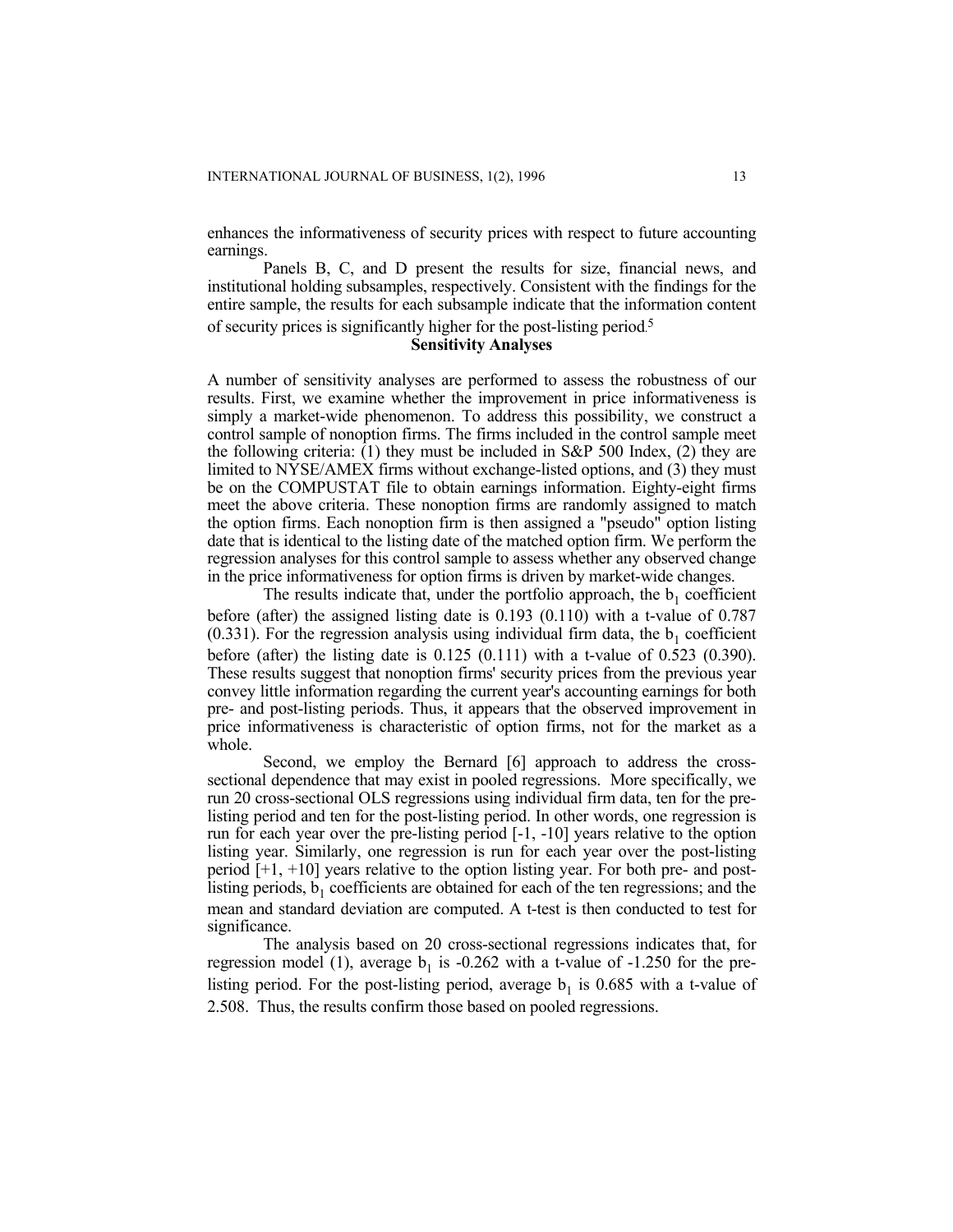Finally, we conduct diagnostic tests to examine the extent to which the assumptions underlying ordinary least squares regressions reported in Tables 2-4 are violated. To test for potential heteroskedasticity, we calculate a chi-square statistic suggested by White [22]. The results indicate that the assumption of variance homogeneity cannot be rejected for all regressions.

 The assumption of no serial correlation in regression residuals is tested by conducting a Durbin-Watson test. The assumption of independent residuals cannot be rejected for all regressions in Tables 2-4 except for the post-listing regression based on 25 portfolios for the institutional holding sample in Table 3. Given that autocorrelated residuals would lead to a bias toward rejecting the null hypothesis too often, the portfolio results for the institutional holding sample need to be interpreted with caution.

# **V. CONCLUDING REMARKS**

This paper documents differences in the informativeness of security prices with respect to future earnings for periods before and after option listing. In particular, we find: (1) that for the pre-listing period, the security prices of the prior fiscal year convey little information with respect to the current year's earnings changes and (2) that for the post-listing period, the security prices of the prior year are a significant variable in explaining the current year's earnings changes. The evidence is consistent with the notion that option trading improves the information environment.

 We also find that our sample firms change along several dimensions after option listing. For example, the sample firms are associated with larger size, higher institutional concentration, and more extensive *Wall Street Journal Index* coverage after option listing. Prior research suggests that these changes are likely to explain the observed results. To examine these alternative explanations, we construct subsamples that conservatively control for those attributes. With a relatively smaller sample size, the evidence indicates that those intervening factors do not underlie our results. In addition, using a control sample of nonoption firms, we find that the observed improvement in price informativeness is unlikely to be driven by market-wide changes.

This paper contributes to the literature in two ways. First, our results provide additional insights into the relation between option trading and the information environment. The evidence documented in this study complements the findings in Jennings and Starks [18], Skinner [21], and Ho [17]. Second, this paper extends the work of Beaver et al. [4] and Collins et al. [10]. We find another information environment characteristic, i.e., option trading, that affects the informativeness of security prices with respect to future accounting earnings.

## **NOTES**

1. In traditional price-earnings studies, the coefficients of the relation is estimated by regressing percentage change in price on percentage change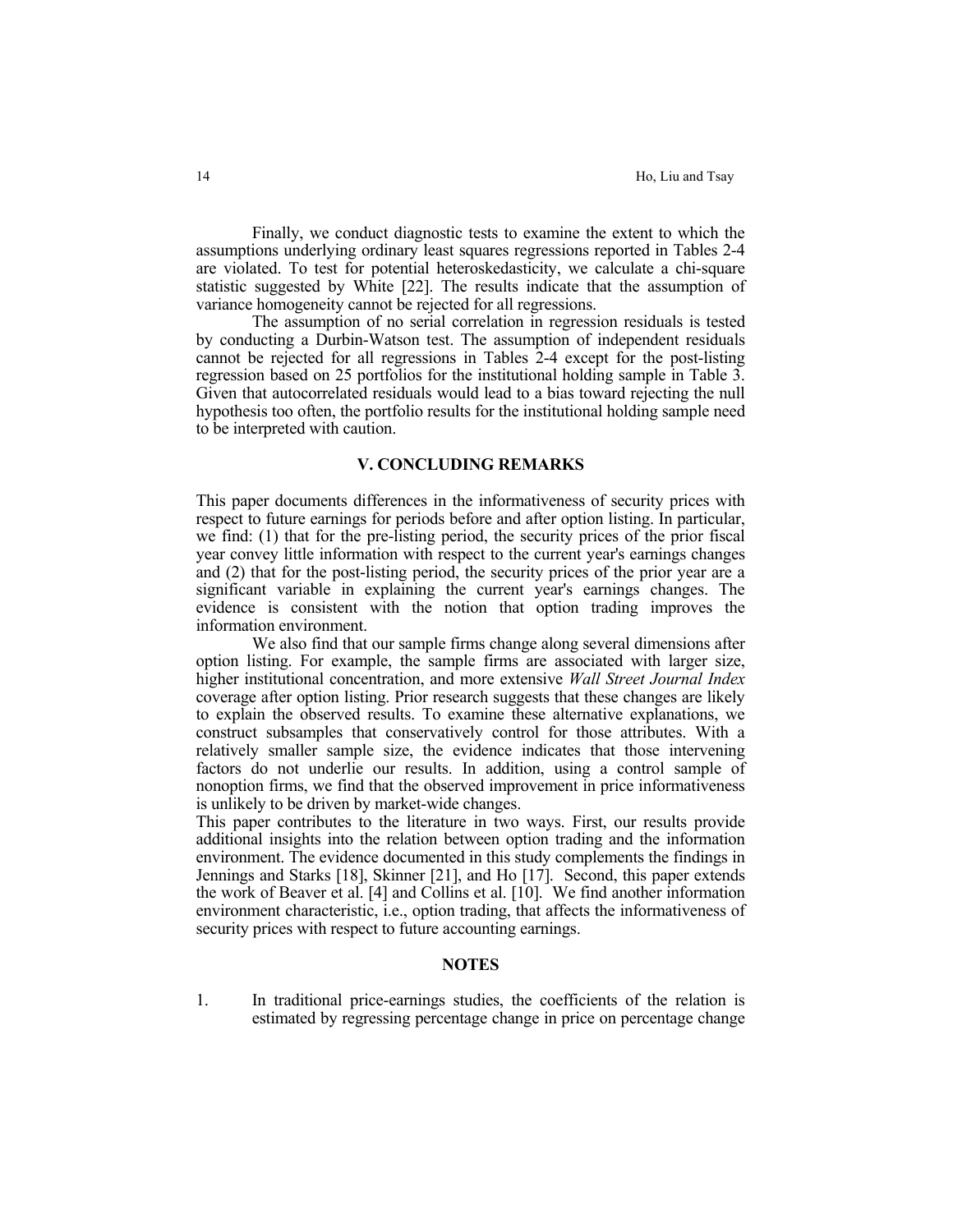in earnings. Beaver et al. [4] use the conventional formulation to examine the information content of security prices with respect to accounting earnings. Furthermore, they group the data by the dependent variable (percentage change in price) to diversify away the measurement error in the explanatory variable (percentage change in earnings) and to reduce bias in the estimated coefficients.

Beaver et al. [5] argue that grouping on the dependent variable may induce an upward bias in the estimated slope coefficients. They indicate that grouping according to the dependent variable induces a spurious correlation between the explanatory variable and the disturbance term at the grouped level, which in turn leads to an increase in the estimated slope coefficients. Consequently, they suggest the reverse regression approach to assess the information content of security prices; and they find that grouping on price changes (the explanatory variable in the reverse regression model) does not induce serious biases in slope coefficients.

- 2. Using market-adjusted returns to calculate abnormal returns can be found in a host of accounting and finance studies (e.g., [1,11]). To assess the robustness of our results, we also employ the market model residuals as our abnormal returns. The market model is estimated using 60 monthly returns before the event period (at least 30 monthly returns must be available). The results are similar to those based on market-adjusted returns.
- 3. As discussed in Section III (SAMPLE AND DATA), the sample firms are limited to December 31 fiscal-year-end firms. Consequently, a twelve-month fiscal period begins in January and ends in December. For the post fiscal-year-end period, returns are accumulated over three months (January-March). The three-month interval is selected because annual earnings reports are most likely to be released within three months after the fiscal year ends. In addition, this interval is widely used in the literature (e.g., [1]). Finally, such selection enhances comparisons with Collins et al. [10], which document that the price adjustment during the three months after the fiscal year end is different for large firms than for small firms.
- 4. The regression results in Tables 2-4 are obtained after deleting firm-year observations with |%DEPS| (absolute value of percentage change in EPS) > 20. These observations are considered to be outliers. The results prior to this deletion are slightly less significant but qualitatively similar to those reported in Tables 2-4. To examine the extent to which outliers may affect the results, we deleted all observations with |%DEPS| greater than 15 and then all greater than 10 in turn. The overall results are not materially affected after these deletions.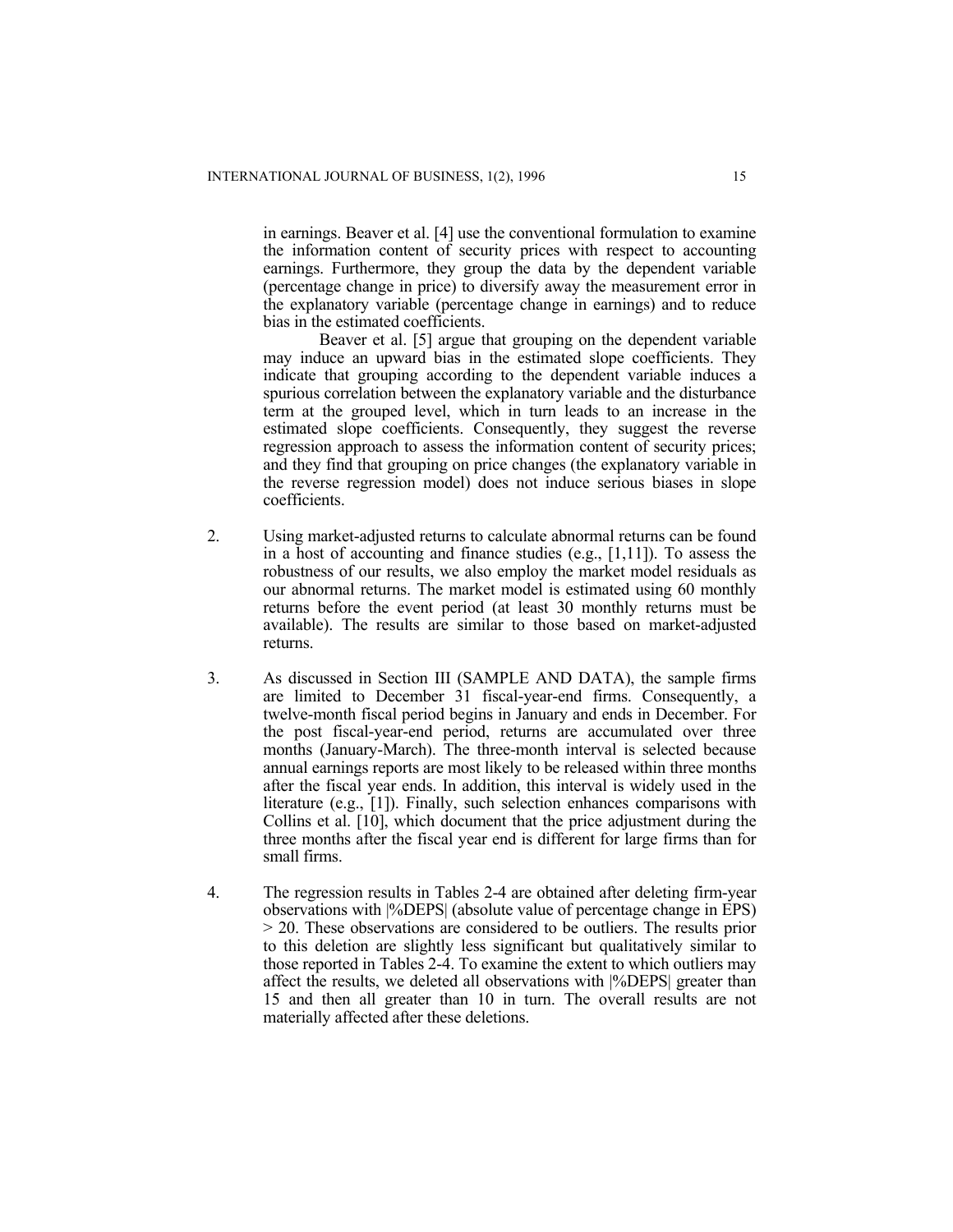5. The Chow test (see Chow [9]) is also conducted to examine equality of b coefficients for the pre- and post-listing regressions in Tables 2-4. For all regressions in Tables 2 and 3,  $b_1$  coefficients in the pre-listing regressions are significantly different from those in the post-listing regressions at the 5% level. This confirms our results in Tables 2 and 3, indicating that security prices from the previous fiscal period play a different role in explaining the earnings changes in the current fiscal period after option listing. For the multiple regression analyses in Table 4, the Chow test also shows that the set of b coefficients on the pre- and post-listing regressions differs significantly at the 5% level except for the institutional holding subsample.

## **REFERENCES**

- [1] Ali, A. (1994). "The Incremental Information Content of Earnings, Working Capital from Operations," *Journal of Accounting Research* (Spring), 61-74.
- [2] Ball, R., and P. Brown (1968). "An Empirical Evaluation of Accounting Income Numbers," *Journal of Accounting Research* (Autumn), 159-178.
- [3] Beaver, W., R. Clarke and W. Wright (1979). "The Association Between Unsystematic Security Returns and the Magnitude of Earnings Forecast Errors," *Journal of Accounting Research* (Autumn), 316-340.
- [4] Beaver, W., R. Lambert and D. Morse (1980). "The Information Content of Security Prices," *Journal of Accounting and Economics* (March), 3-28.
- [5] Beaver, W., R. Lambert and S. Ryan (1987). "The Information Content of Security Prices: A Second Look," *Journal of Accounting and Economics* (July), 139-157.
- [6] Bernard, V. (1987). "Cross-sectional Dependence and Problems in Inference in Market-Based Accounting Research," *Journal of Accounting Research* (Spring), 1-48.
- [7] Black, F. (1975). "Fact and Fantasy in the Use of Options," *Financial Analysts Journal* (July/August), 36-41 & 61-72.
- [8] Chiras, D. and S. Manaster (1978). "The Information Content of Option Prices and A Test of Market Efficiency," *Journal of Financial Economics* (June/September), 213-234.
- [9] Chow, G. (1960). "Tests of Equality Between Sets of Coefficients in Two Linear Regressions," *Econometrica* (July), 591-605.
- [10] Collins, D., S. Kothari and J. Rayburn (1987). "Firm Size and the Information Content of Prices With Respect to Earnings," *Journal of Accounting and Economics* (July), 111-138.
- [11] Comment, R. and G. Jarrell (1991). "The Relative Signalling power of Dutch-Auction and Fix-Price Self-Tender Offers and Open-Market Share Repurchases," *Journal of Finance* (September), 1243-1271.
- [12] Cox, J. and M. Rubinstein (1985). *Options Markets (*Englewood Cliffs).